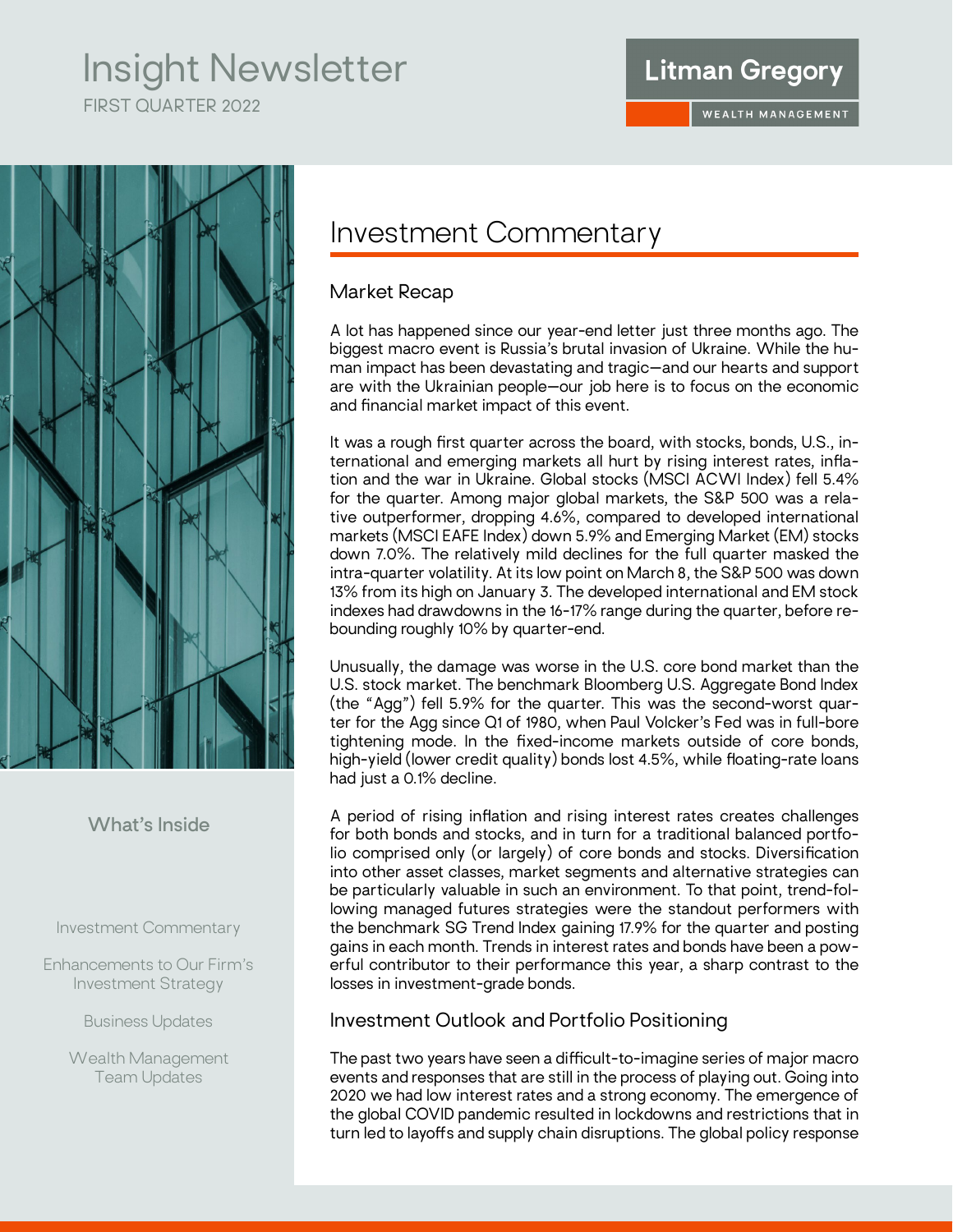was to provide economic stimulus including keeping rates ultra-low and increasing government spending to support affected businesses and workers.

After a sharp initial downturn in growth, the global economy recovered impressively, but the stage was set for a new challenge in the form of sharply rising inflation. The short version is that supply chain disruptions led to shortages in a wide swath of products where demand was high, and when demand outstrips supply the result is higher prices. At the same time, a shortage of workers led to rising wages as businesses competed to attract and keep workers. That combination – rising wages and rising inflation – can become a self-reinforcing spiral that is damaging to the economy. The Fed (and Central Banks around the globe) recognize this risk and have committed to preventing it by increasing interest rates to whatever extent is required.

Enter the next macro wildcard, which was Russia's invasion of Ukraine. The war in Ukraine has had wide-ranging but diverse impacts on the global economy and individual regions. Besides Ukraine itself, the most direct and damaging economic impact is on Russia. Given that Russia's economy is less than 2% of global GDP and that the Litman Gregory Strategies had close to zero exposure to Russian stocks or bonds, the Russian invasion has had an immaterial performance impact on the Litman Gregory Strategies.

However, Russia is a major producer and exporter of oil and natural gas—to Europe in particular, accounting for roughly 50% of Europe's natural gas imports and 25% of its oil imports—and certain agricultural commodities and base metals. As such, the war and the sanctions imposed on Russia by the West are having, and for the foreseeable future will continue to have, a material impact on global economic growth and inflation.

In a nutshell, the war is a "stagflationary" supply-shock: it fuels higher inflation via sharply rising commodity prices (especially oil) while also depressing growth via negative impacts on real disposable income and consumer spending. It is also triggering various government and central bank policy responses, which create additional risks and uncertainties for the economy and markets, given already-high inflation and decelerating growth coming into the year.

The path, timing, impact and ultimate outcome of the war remain highly uncertain. Russian and Ukrainian commodity exports could be further disrupted forcing prices even higher, or we may see a quicker resolution than the current consensus (to give just two examples out of many possibilities). As we've often said about shocking events such as this: the truth is no one knows, and if they think they know, they're fooling themselves. As Nobel Prize winner Daniel Kahneman put it: "The correct lesson to learn from surprises is that the world is surprising." In short, we want to build portfolios that are resilient in the face of surprises rather than ones whose success depends on predicting them.

The disheartening events in Ukraine came as the COVID-19 pandemic news was getting better. There has been a recent uptick in new cases globally—in China (leading to full lockdowns in the affected areas under China's "zero-COVID" approach), other Asian countries and Europe—and the U.S. has started to see a similar uptick. But over time, with continued rising immunity rates, vaccines, medical advancements, and social and business adaptation, the economic damage and disruption should continue to recede. That is our base case.

If so, this should both support economic growth via consumer and business spending and mitigate some of the inflationary pressures the U.S. and global economy experienced last year caused by widespread supply-chain bottlenecks, supply/demand mismatches for consumer durable goods (e.g., autos) and the subpar recovery in the U.S. labor force participation rate, which has contributed to higher U.S. wage inflation and increased the risk of a self-reinforcing wage-price spiral taking hold.

That said, Jerome Powell and the Federal Reserve are in a tough spot. They know they need to tighten monetary policy to prevent a wage-price spiral from taking hold. If they fail, it will require even more drastic policy tightening down the road increasing the likelihood of recession. Yet, much of the current inflation is driven by exogenous supply-side disruptions due to COVID and the Ukraine war that the Fed can't control. Raising rates is intended to crimp aggregate demand and should eventually have a downward impact on inflation. But it also raises the risk of driving the economy into recession.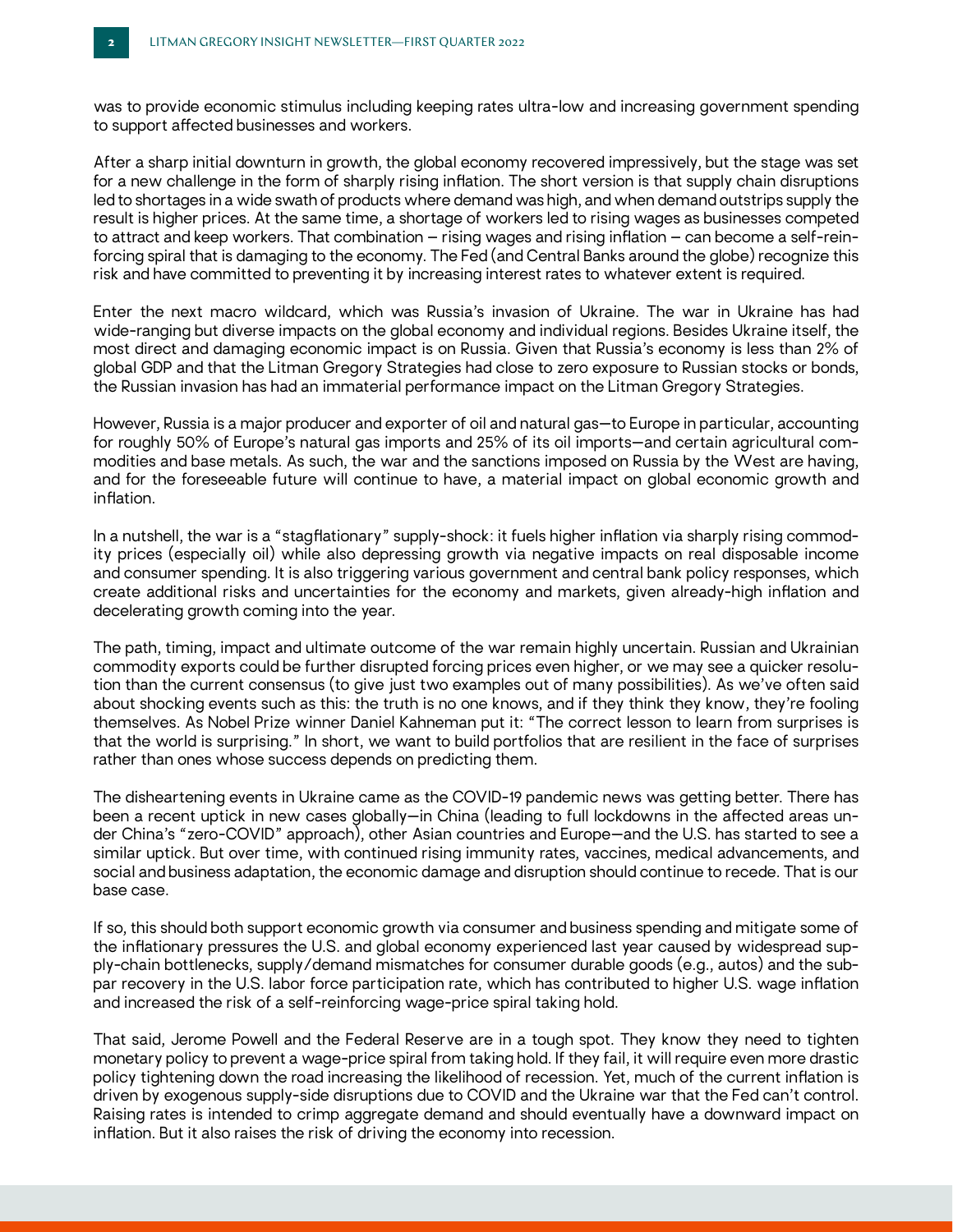We have long positioned our fixed income portfolios in anticipation of eventual rising rates, mainly because with rates so low there is limited downside protection from bonds (there's little room to go lower which is what drives bond prices higher) and longer-term bond return forecasts are poor, for the same reason. In other words, we're happy with our fixed income positioning away from core bonds through our diversification into flexible fixed income and alternative investment strategies.

Another important consideration is the impact of rising rates on stocks. A handful of U.S. large-cap growth stocks (e.g., the tech-heavy FANMAG\* group) account for an historically large proportion of the overall U.S. stock market. These companies can be thought of as "long-duration" investments – in that they require a longer time period for company performance to eventually justify their high current valuations relative to the broader market. Low interest rates are a strong factor in supporting these high valuations and as rates have risen the toll on those stocks has been significant.

Here too diversification is key as simple large-cap stock index exposure is likely to remain vulnerable in a world of rising rates. Our equity positioning is broadly diversified, both through our use of active managers, in many of our portfolios, who can avoid areas of the market they find unattractive and through dedicated exposure to smaller-cap and value-oriented domestic companies as well as developed international and emerging market stocks. In addition, our portfolios have benefited from the uncorrelated performance of alternative strategies, including distinct areas that have had positive performance so far this year.

#### Closing Thoughts

The war in Ukraine has caused massive human suffering. From an economic and investment perspective, it has added to already-high uncertainty, degraded the near-term growth outlook, and added additional fuel to the inflationary fire. Crises, as painful as they are, often create opportunities. However, the equity and fixed-income markets have reacted quickly to the headlines, and as currently priced aren't offering any compelling new top-down tactical asset allocation opportunities, in our view.

Our balanced portfolios remain positioned with (1) a small overweight to global equities, coming from our tactical overweight to EM stocks; (2) a large overweight to flexible, actively managed, credit-oriented fixed-income and floating-rate funds; (3) core positions in lower-risk and diversifying marketable alternative strategies; and (4) a large underweight to core bonds, but still meaningful allocations in our most conservative portfolios. In many of our Litman Gregory private client accounts, we also have core holdings in private equity and private real estate funds run by skilled managers with strong track records and reasonable fees. These investments offer attractive long-term return potential plus additional portfolio diversification benefits relative to publicly traded securities.

We dislike market declines and periods of high uncertainty as much as anyone, but both are an inevitable part of investing. While uncomfortable, these stretches remind us of the fundamental principles that define our approach: invest for the long term because the short term cannot consistently be predicted, stay disciplined, diversify, and remember that disruption creates investment opportunities for those with the research skill and conviction to take advantage of them. As always, this is what we will to do in managing our client portfolios.

We appreciate the trust that our clients place in us to guide their investments through both volatile and steady times. We encourage you to reach out to your Litman Gregory Advisor to review your portfolio, individual situation, and any questions.

—Litman Gregory Investment Team (4/5/22)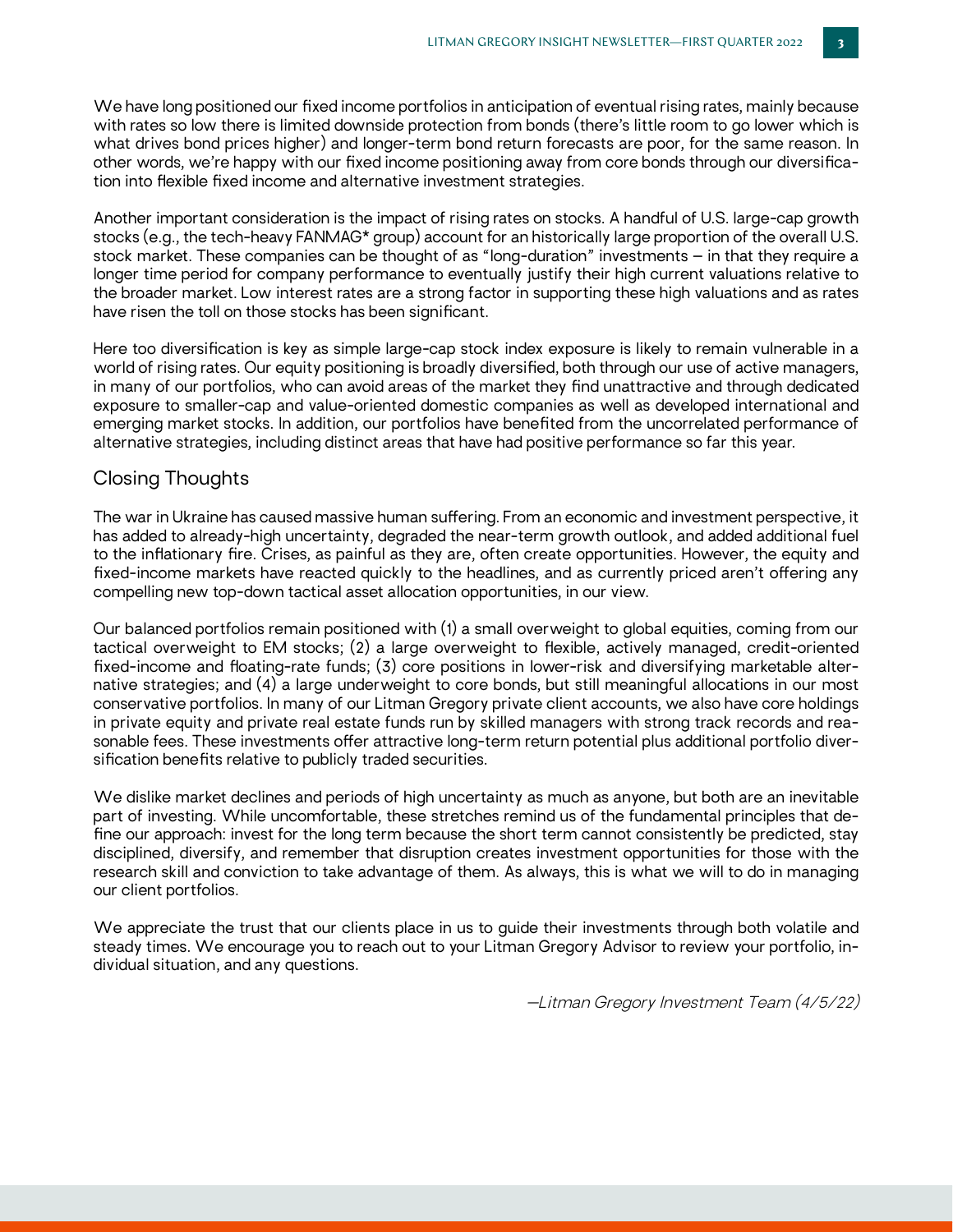# Enhancements to Our Firm's Investment Strategy

Litman Gregory is pleased to share details on enhancements and updates to our long-term investment strategy that take into account the evolving investment landscape.

While our ongoing portfolio management involves regular rebalancing back to our target allocations, making occasional tactical shifts in response to risks and opportunities, and replacing managers with better options when appropriate, we periodically engage in a deeper and systematic strategy review that considers changes in the overall investment landscape and focuses on construction of the baseline portfolios from which our ongoing portfolio management is applied.

These deeper dives happen about once a decade, or sooner if we believe changing conditions warrant. The changes described below reflect work that began almost two years ago and that was completed last year.

We want anyone with an interest to have insight into how our investment process works and how it has evolved, so in this short article we offer a high-level overview on the foundation of our investment approach as context and then describe the changes and our rationale for making them.

#### Litman Gregory Investment Strategy Overview

Litman Gregory's investment strategy begins with the creation of globally diversified long-term ("strategic") portfolios, each of which is matched to a short-term (12-month) downside threshold –meaning that in the significant majority of 12-month periods we expect losses won't exceed that threshold (though building them never to exceed it would lead to hyper conservative portfolios unlikely to achieve satisfactory longterm returns).

The short-term loss threshold is an understandable way to express risk but selecting a suitable portfolio involves deep consideration for a client's circumstances including long-term goals, financial security, and temperament.

The second part of our process draws on the enduring principle that financial markets are usually, but not always reasonably efficient. This means it is usually better to build sensible, diversified, risk-matched portfolios and simply hold them for the long term. But inevitably there are periods where greed or fear drive markets to excess: the tech bubble and the financial crisis giving examples of each. These periods create potential to detract value by selling at depressed levels and conversely to create value by buying when prices are cheap.

It is imperative that clients are able to stay the course during difficult periods. Owning diversified portfolios that are unlikely to experience sustained declines beyond expected levels, along with understanding and accepting downside risk in advance, helps clients ride out these periods.

And selectively taking advantage of opportunities created during down markets can help us generate higher long-term returns for clients. We call this our "fat pitch" tactical approach, a term borrowed from the legendary Warren Buffett that gets at the importance of being patient and selective in waiting for an easy pitch to hit.

A final point is that clients are our partners in achieving their success. We work hard to set realistic expectations, communicate honestly, and reinforce their trust through our work on their behalf.

#### How and Why We Modify Our Strategy

The recent changes made reflect several client-focused goals that are more easily attainable today than when we last did a deep dive strategy assessment about ten years ago. These are: reduce expenses, reduce variability in how our portfolios perform relative to broad market indexes, increase after-tax returns, and be more systematic in how we "spend" our risk budget in pursuit of return. We'll give brief details on each.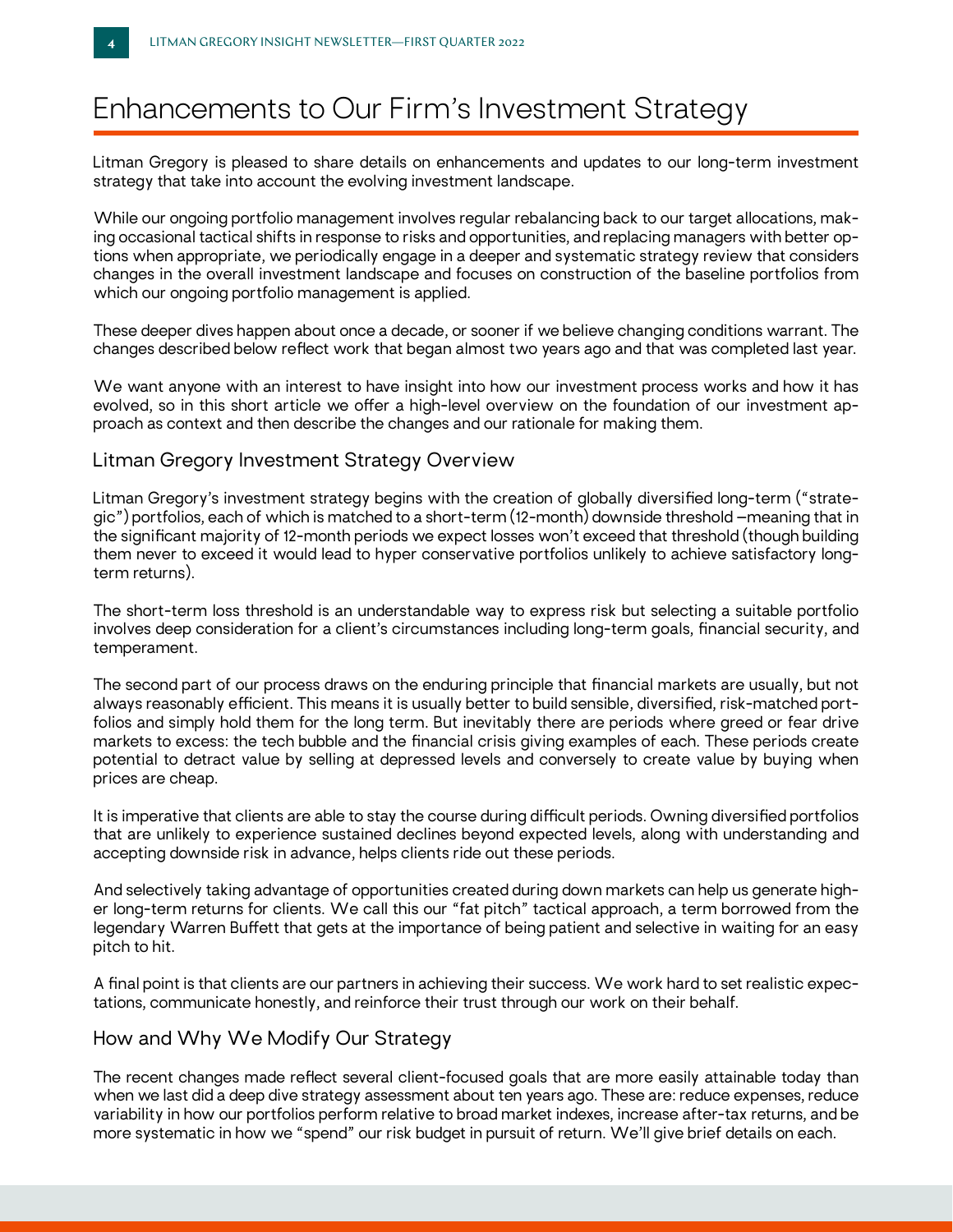On expenses, we still believe strongly in active management, but must nonetheless objectively consider the now-larger hurdle an active manager must clear to beat a low-cost index given how inexpensive index funds have become. We have concluded that greater use of low-cost index vehicles makes sense in asset classes where we believe it is already tougher for active managers to outperform (such as large cap U.S. equity). The higher return that results from reducing expenses is a rare "sure thing" in the investment world.

Using index vehicles also reduces the performance variation active managers experience. This matters because all active managers have periods of underperformance that can lead investors to want to act. Unfortunately, most emotion-driven investment decisions hurt rather than help performance and reducing those triggers helps ensure long-term success.

Index vehicles also contribute to tax efficiency, generally speaking, and are better-suited to other strategies to reduce taxable gains such as "loss harvesting" where an index vehicle that has temporarily declined can be sold to offset gains elsewhere and replaced with a nearly equivalent index (in other words a certain benefit is achieved–less taxes–with no real change to how we want the portfolio allocated).

Our final objective was to include alternative asset classes (which we have owned tactically) as dedicated long-term positions in our strategic allocations to add diversification and address challenges with ultra-low bond yields, which reduces bonds' downside protection while exposing us to inflation-driven interest rate risk. The recent rise in interest rates and resulting poor performance from core bonds makes clear the importance of this. Fortunately, we have been well diversified away from core bonds for a long time and have benefited accordingly.

While our strategy reassessment was underway prior to joining iM Global Partner in June 2021, their additional global research capabilities have been helpful. Working together we reaffirmed both the strong foundation of our enduring investment approach as well as the enhancements we implemented in our portfolios.

We want to reiterate that the foundation of our portfolio management approach is unchanged and draws on the same timeless principles that have served us and our clients for more than three decades. At the same time, we always want our clients to understand what we do on their behalf and why, and this communication is issued in that spirit.

### Business Updates

#### **iM Global Partner signs UN PRI and announces proactive ESG strategy**

We are pleased to announce that iM Global Partner, and Litman Gregory Wealth Management as part of the organization, is now a signatory of the **[Principles for Responsible Investment](https://www.linkedin.com/company/the-pri/)** (PRI), the world's leading proponent of responsible investment promoted by the **[United Nations](https://www.linkedin.com/company/united-nations/)**. This commitment is part of iMGP's ambitious global ESG (Environmental, Social, Governance) strategy for 2022.

The need for positive sustainable action across all sectors of business has never been more prevalent. Becoming a member of PRI is another example of iMGP's efforts to play our part in a sustainable future for us, our clients and our partners. We believe it is time for the world of investments and finance to join the collective realization for the need for urgent action in incorporating sustainable development through a proactive ESG strategy. With this commitment, iMGP hopes to aid in spreading the message on the important role finance can play as an agent of change in meeting today's global challenges.aid in spreading the message on the important role finance can play as an agent of change in meeting today's global challenges.

You can read more in iMGP's **[corporate social responsibility \(CSR\) brochure](https://www.imgp.com/uploads/mediacenter/62320dd604457_CSR%20Report%202021.pdf)**.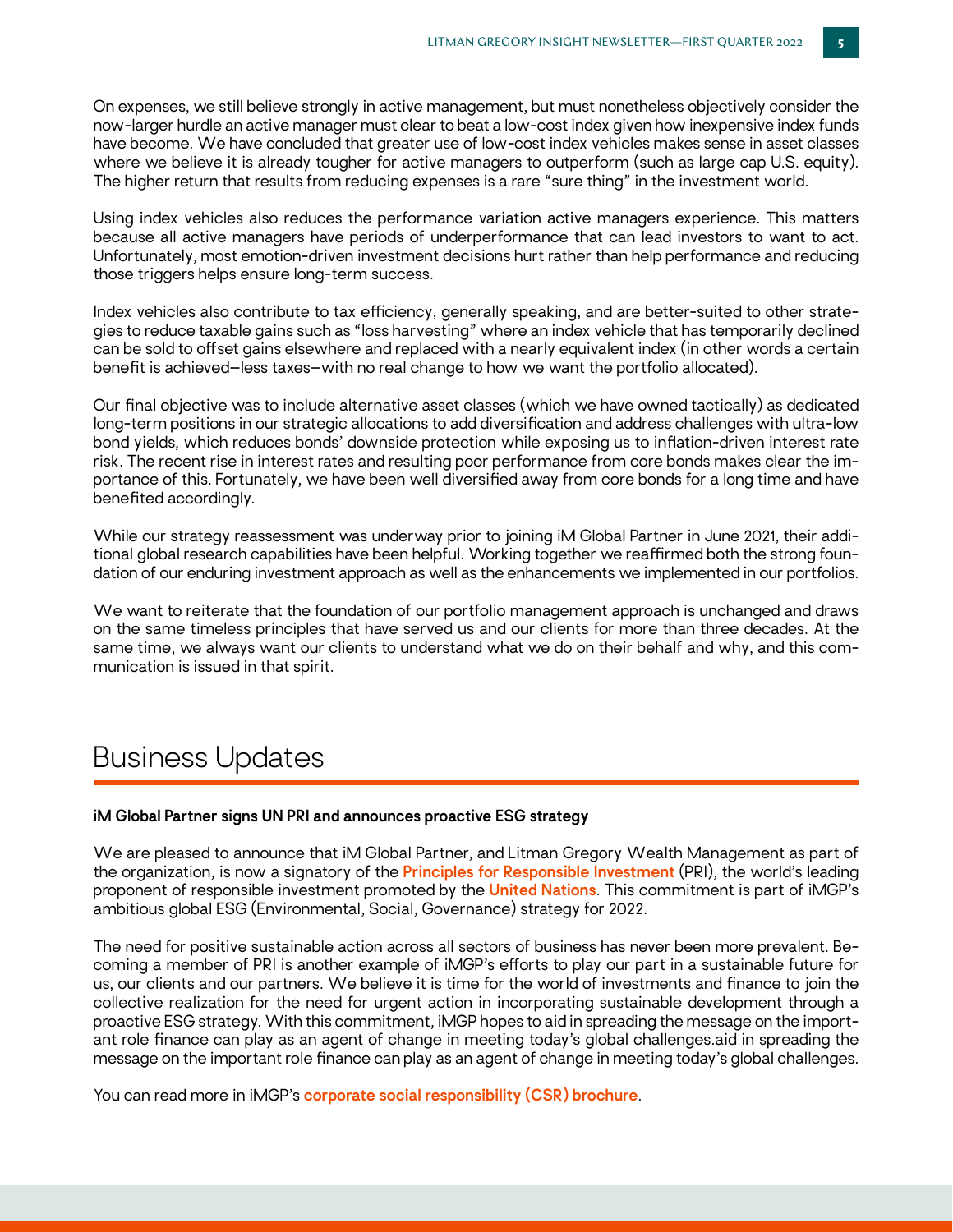# Wealth Management Team Updates

We are committed to providing a deep team of experienced professionals to support our clients' financial success in the decades and generations to come. Below, we share news of the recent advancements within the Litman Gregory Wealth Management team.

#### **Teresa Hatcher joins Litman Gregory Wealth Management as Associate—Client Services**



Teresa joined the team in January 2022 as a Client Service Associate, and brings over 16 years of commercial banking and customer service experience. Her role at Litman Gregory directly impacts the client experience, as she focuses on providing personalized service to clients and ensuring that client-related goals and milestones are delivered efficiently and effectively.

Please join us in welcoming Teresa as the newest member of our team.

#### **Gretchen Hollstein & Monica Muñoz Named as 2022 Forbes Top Women Wealth Advisors Best-in-State**

We are thrilled to share that Gretchen Hollstein, CFP® and Monica Muñoz, CFP® have been named by Forbes as two of America's Top Women Wealth Advisors Best-in-State for 2022. This year's list spotlights 1,377 advisors nationwide who collectively manage \$1.9 trillion for clients.

Gretchen has previously been recognized by Forbes as one of the Top Women Wealth Advisors and Bestin-State Wealth Advisors in both 2020 and 2021. Gretchen has been providing advisory services for over 25 years and working with Litman Gregory clients since 2005. Her experience includes extensive work in personal financial analysis, asset allocation, retirement planning, and multi-generation family legacy planning.

"We are grateful to Forbes for shining a light on top women wealth advisors," said Gretchen. "It's very rewarding to be in a role where I can help guide clients through scenario planning and help them make decisions that create positive impact. I know this work wouldn't be possible without the entire team at Litman Gregory, and I feel honored to be included and represent our firm."

Monica has previously been named as one of Forbes' Top Next-Gen Wealth Advisors in 2021, and has been serving Litman Gregory clients since 2007. Monica provides wealth planning and investment advisory services to individuals and families, with a specialty in next generation wealth.

"It is an honor to be recognized by Forbes alongside the other esteemed top women wealth advisors," said Monica. "We are incredibly grateful for the trust and confidence we receive from our clients and remain committed to helping them gain more financial peace of mind through the wealth planning and investment management work that we do."





*The Forbes ranking, developed by SHOOK Research, is based on qualitative and quantitative data, rating thousands of wealth advisors with a minimum of seven years of experience and weighing factors like revenue trends, assets under management, compliance records, industry experience, and best practices.*